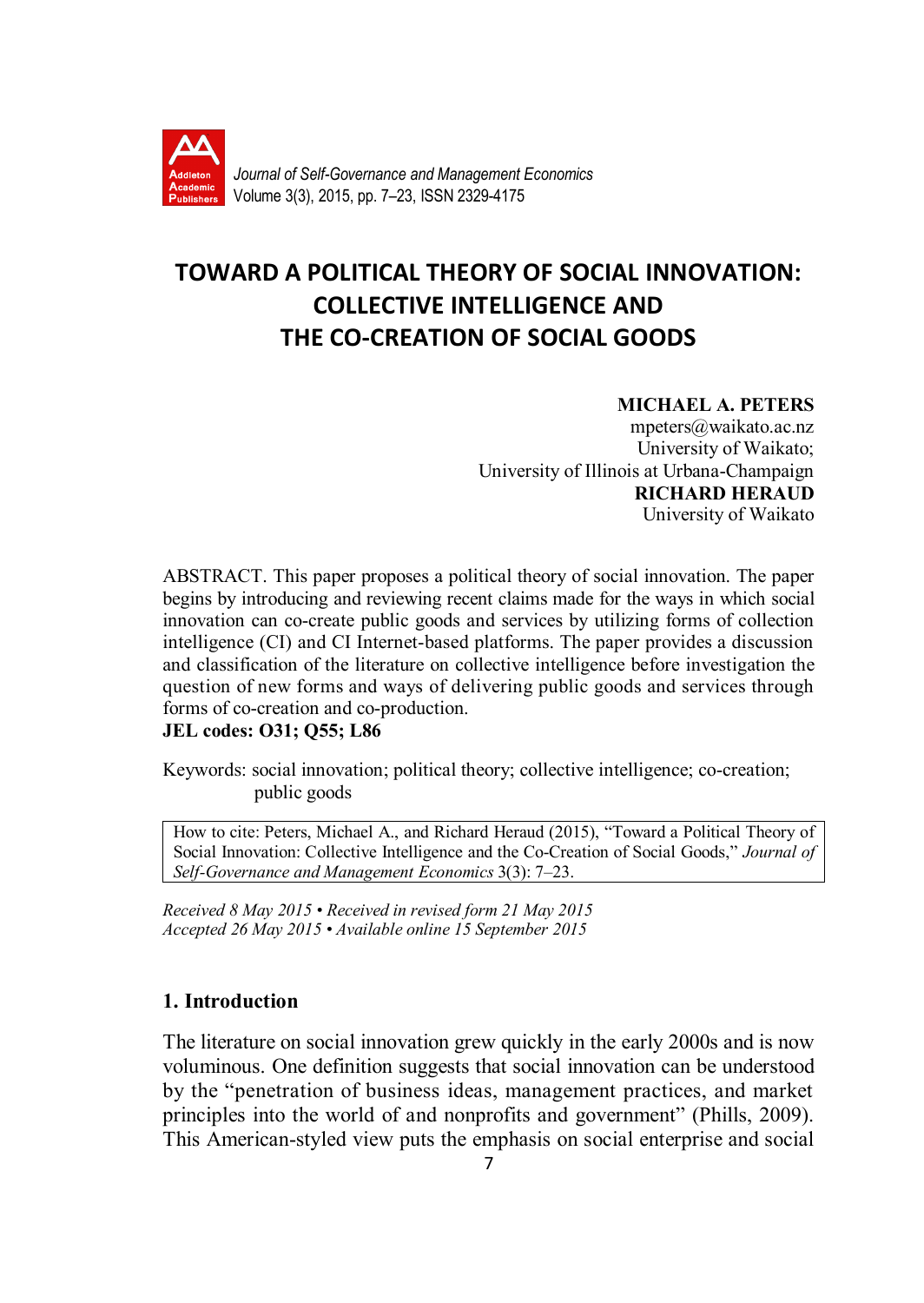entrepreneurship, as is evidenced in the work of the Stanford Center for Social Innovation in the Graduate School of Business. In this context, the underlying concern is the creation of social value by solving social problems, where social innovation exhibits both "novelty" and the idea of "improvement." Phills (2009) states that social innovation refers to:

> [a]ny novel and useful solution to a social need or problem, that is better than existing approaches (i.e., more effective, efficient, sustainable, or just) and for which the value created (benefits) accrues primarily to society as a whole rather than private individuals (Phills, 2009)

Social innovation builds on the back of "open innovation," and also has direct application to government and the public sector. Thus, one recent symposium "Innovating Together: Co-creation and Co-production of Public Services"<sup>1</sup> defined "open innovation," in the first instance, in terms of harvesting ideas outside the firm before applying these ideas to the public sector:

> Open innovation assumes that firms can and should use external ideas as well as internal ideas, and internal and external paths to market, as the firms look to advance their technology. Open innovation, therefore, encourages organizations to search for solutions outside their organizational boundaries. Implementing open innovation in the public sector has a myriad of positive effects, including increased awareness of social problems, more effective practices based on broad citizen experience, and increased trust between government and citizens.

This symposium defines open innovation in the public sector in terms of the active participation of citizens. (I prefer the term "engagement"). The webpage goes on to state:

> This involvement is often referred to as co-creation and coproduction. Although these terms were introduced back in the 70s, recently they have gained a renewed interest as a result of technological developments, which have given citizens more control, allowing for new ways of interaction and involvement, particularly in public services delivery.

What began as an economic theory, based on social media principles, has more recently become a political theory of social innovation. This theoretical development has, it would seem, been formed to create citizens capable of participating in collective problem solving through co-creating, co-designing, and co-evaluating social goods and services. In part, this initiative trades on the ethos of collaboration, sharing and interconnectivity at the heart of new social media technologies while also recognizing that complex social problems require the mass collaboration of the many, of engaged citizens, especially in times of austerity. These developments have led commentators to talk of social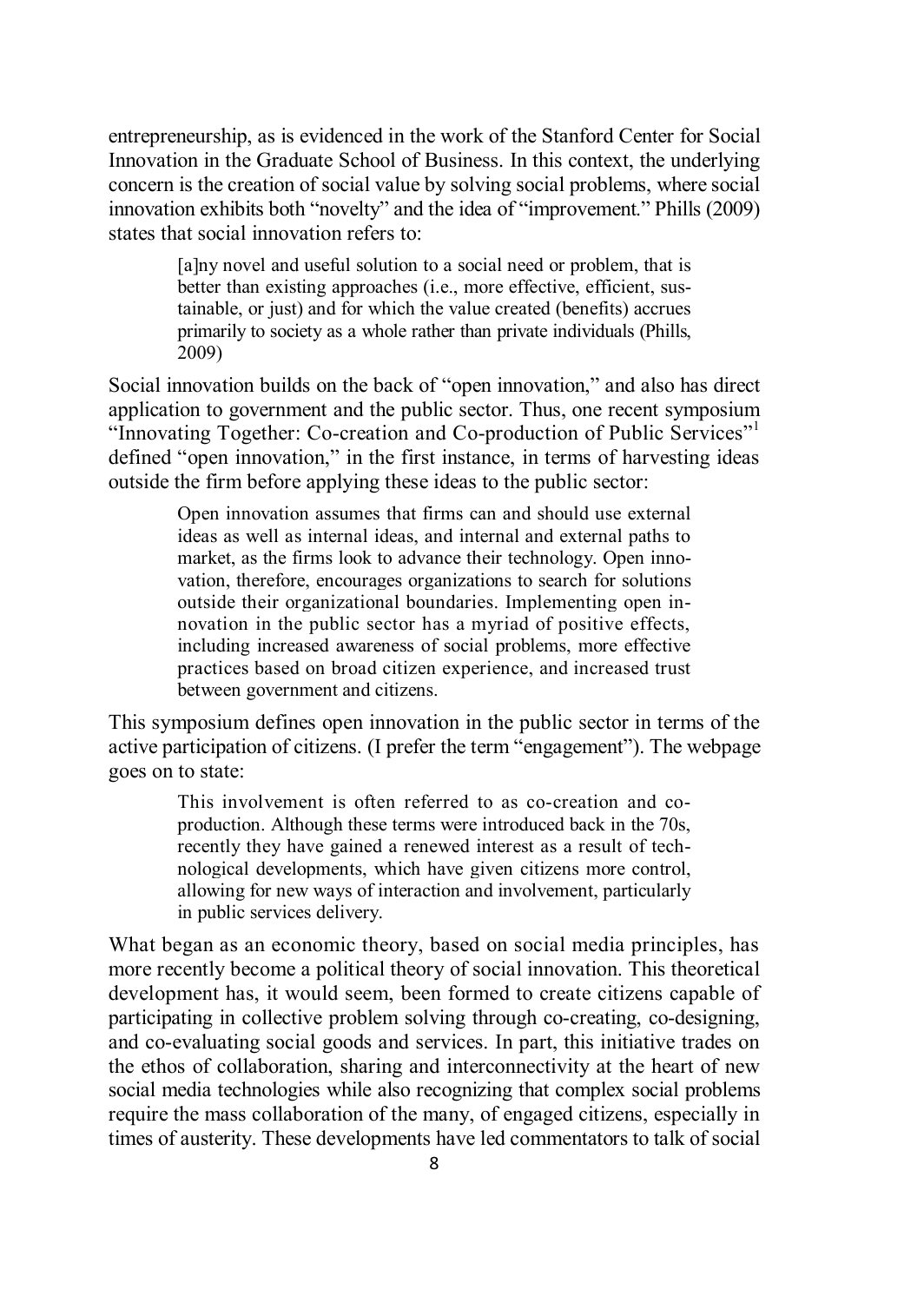innovation ecosystems and platforms designed to promote a shared public view, to exchange knowledge and to enhance mass participation in problemsolving activities (Nambisan  $\&$  Nambisan, 2013). The term "smart cities" is associated with a movement towards greater use of digital technologies, which, while enhancing well being also has the effect of cutting costs through the active participation of citizens (Komininos, 2008).

Christian Bason, the director of the Danish innovation unit MindLab and author of *Leading Public Sector Innovation: Co-creating for a Better Society*  (2010) writes:

> In order to make such paradigmatic innovation much more likely, leaders in government must build an infrastructure of innovation – a public-sector innovation ecosystem. The ecosystem is built through four simultaneous shifts in how the public sector creates new solutions: a shift from random innovation to a conscious and systematic approach to public sector renewal; a shift from managing human resources to building innovation capacity at all levels of government; a shift from running tasks and projects to orchestrating processes of cocreation, creating new solutions with people, not for them; a shift from administrating public organizations to courageously leading innovation across and beyond the public sector.<sup>2</sup>

The effective creation of such an innovation ecosystem would seem to depend on the extent to which these shifts to create new solutions in the public sector, which we take to include public education, are commensurable with one another; this commensurability at its crux depending on who the concept of innovation is understood. The latter falls on the theoretical problem of whether or not the last three described shifts can be facilitated by the first. An approach that facilitates random innovation may in fact be closer in its understanding of innovation than the systemization of the governance of how innovation is to be achieved – that is unless this systemization is open to random and spontaneous improvements to its own organization. The latter three shifts refer to greater social participation in innovation, greater implication in the problem of innovating and greater opportunities for these parties to extent to scope of the ecosystem. This new participation, implication and extension of interest cannot be framed according to existing notions of cocreation. Working with unforeseen diversity supposes working with new knowledge and knowledge that must resist systemization in order to collaborate with existing technologies of power.

More and more theorists and commentators are focusing on citizens' value-creation processes (Magno & Cassia, 2014) and reviewing co-creation and co-production as the basis for systematic reform of the public sector. While we see Baston's (2010) formulation of an innovation ecosystem being one that would appear to acknowledge the participation and implication of a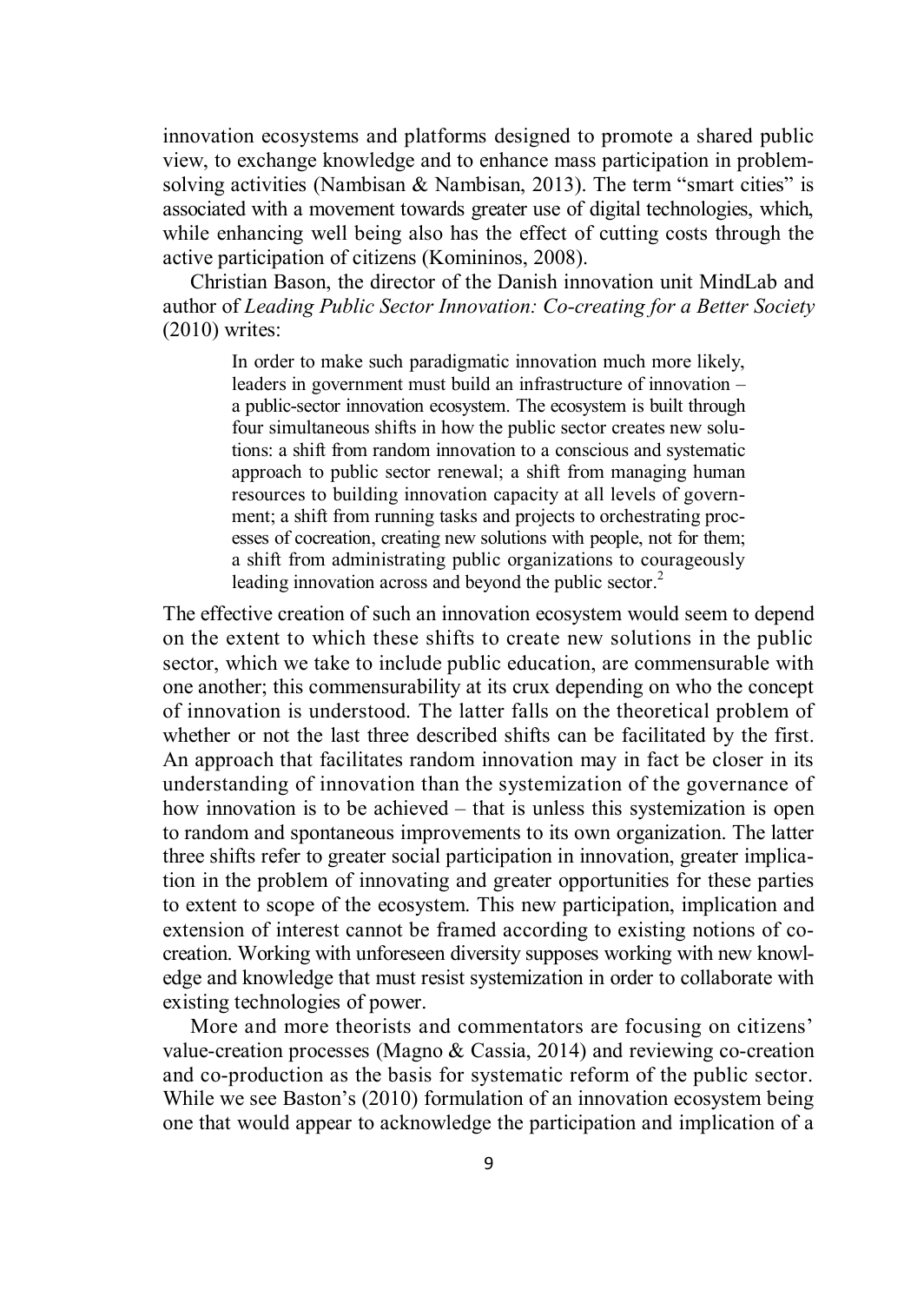*bottom-up* involvement in co-creation and co-production, not all the literature signals that co-production should be understood to imply this type of involvement. For example, Pestoff (2012), while providing a series of definitions of co-production in relation to what he regards as the crucial conceptual issues, includes teachers and direct citizen participation but makes not room for students as co-producers and collaborators of those who might bring about social change. To avoid this aspect of what co-production might mean is to avoid the problem of embracing the idea that the reason why we are not willing to see students as co-producers of social change during the years in which they are studying might be because the preparation of co-produce, as it were, would involve a political education that the state could not entertain.

This brings us to the need to state how we understand social innovation. In this context Vorrberg et al. (2014) define social innovation as

> the creation of long-lasting outcomes that aim to address societal needs by fundamentally changing the relationships, positions and rules between the involved stakeholders, through an open process of participation, exchange and collaboration with relevant stakeholders, including endusers, thereby crossing organizational boundaries and jurisdictions (Hartley 2005; Bason 2010; Osborne and Brown 2011; Sorensen and Torfing 2011; Chesbrough 2003, 2006) (p. 2).

The emphasis in this definition is on the process of open participation by citizens changing the "relationships, positions and rules" among "stakeholders." In as much as the above definition of social innovation seems useful, it equally misses the political point with respect to the ways in which new forms of collective behavior, that are enabled by social media, encourage and promote collaborative problem solving.

## **2. Collective Intelligence**

Geoff Mulgan (2014) suggests that while there are some stunning examples of collective intelligence in social media, this field of behavior remains largely undeveloped and untheorized. Mulgan locates this field in the space where institutions and systems become more intelligent, and where the organization of machine learning and human behavior interact to produce collective intelligence. He elaborated this concept via an engagement with Verdansky's concept of "noosphere;" the third phase of collective intelligence that comes, historically-speaking, after the development of the "geosphere" and "biosphere." "Noosphere" refers to "an emergent global realm of human thought" (Lévy 2000, as cited in Peters & Reveley, 2014). Mulgan goes on to provide a series of contemporary examples in a variety of fields such as open software, anthropology, politics and so on, as forms of collective intelligence, which can be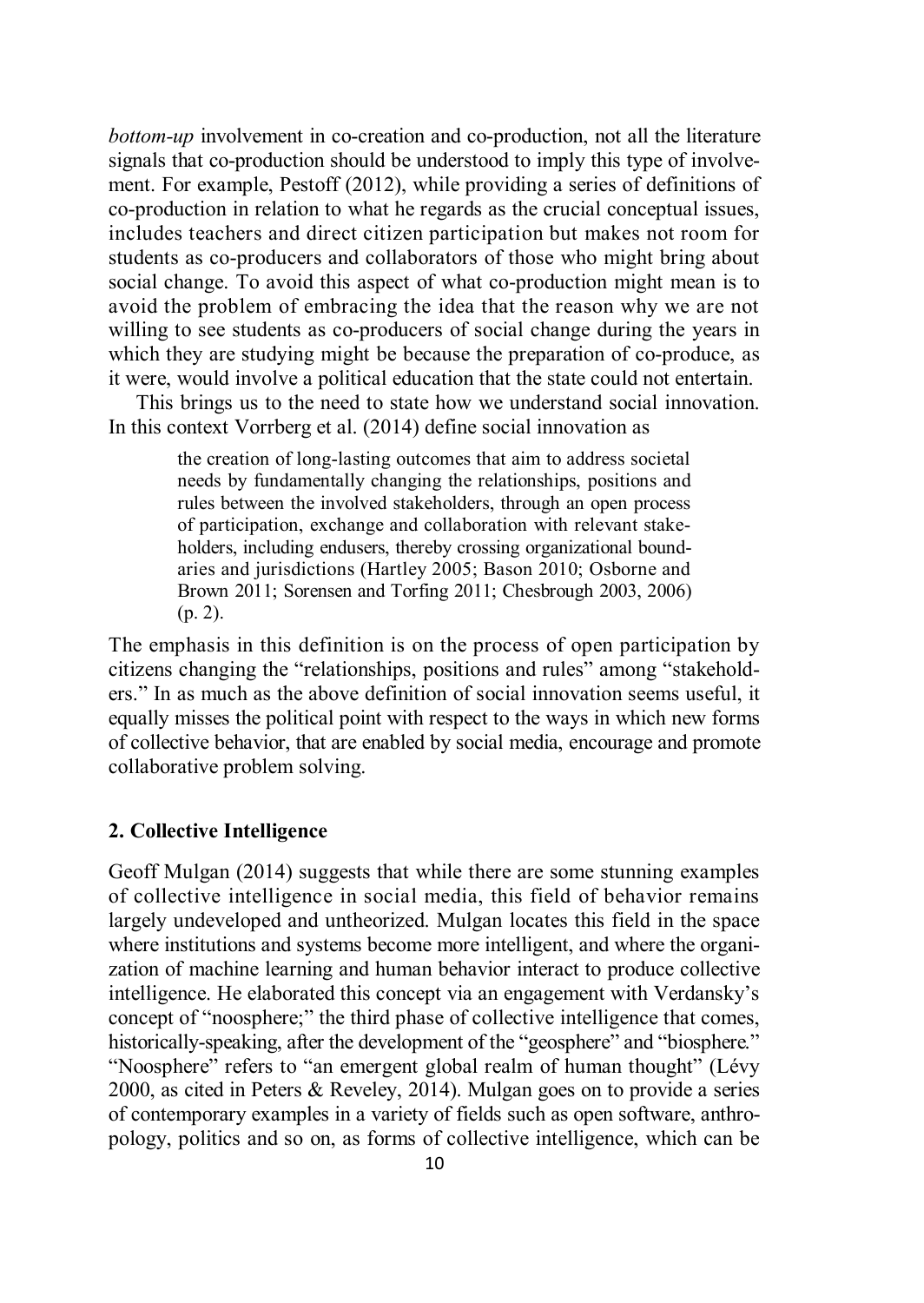thought to include "epistemic democracy," concepts of a "global brain," the embodied cognition of the extended mind and the like. He makes a case for a better definition of the concept of collective intelligence and establishes an experimental agenda, referencing the "ecology of tools" that is collectively emerging in sync with the development of platforms on the Internet. Mulgan's (2014) paper is insightful although a little disorganized when it comes to drawing the theoretical connections between the major paradigms that separately contribute to the formation collective intelligence while at the same time proceeding from the same impulse. The issue might be with the fact that his spectrum of problems that this ecology of tools is to be used to address is not broad enough as a set of problems that would suffice for describing our common predicament – that of man, other species and the planet. He identifies "problems of health knowledge," … "problems of politics," … "problems of economies," … and "problems of ecology" (p. 134). What of problems of education? Surely our configuration of what we consider to be a problem is founded in the formation of our capacity to make our thinking collectively intelligible; therefore making education a candidate for a list of what might be considered the fundamental problems we face.

Potentially we can identify various literatures on or related to the questions of collective intelligence:

1. Biological – "swarm intelligence," social insects

2. Political – epistemic democracy

3. Administrative, public policy – co-creation and co-production of public services, peer production

4. Cognitive – the embodied mind (extended, embedded, enacted), social cognition

5. Technological – AI, machine learning, genetic algorithms, learning analytics, open-source software

6. Evolutionary – "global brain," "noosphere."

While the concept of collective intelligence is prefigured in political philosophy in related notions like "collective consciousness" (Carl Jung), it is in the potential to relate what is being learned in new entomology studies and the most recent developments in information and communication technologies that we see the beginnings of how we might come to understand collective intelligence; the former in what we are learning about the social behavior of insects and the latter in the explanations given to the synergies that connect open source, networked and social media technologies in the Internet as a platform.

Deborah M. Gordon (2015) adds to this initial image of our understanding with her provision of an ecological perspective on the collective behavior in animals. Gordon observes that systems without central control are very com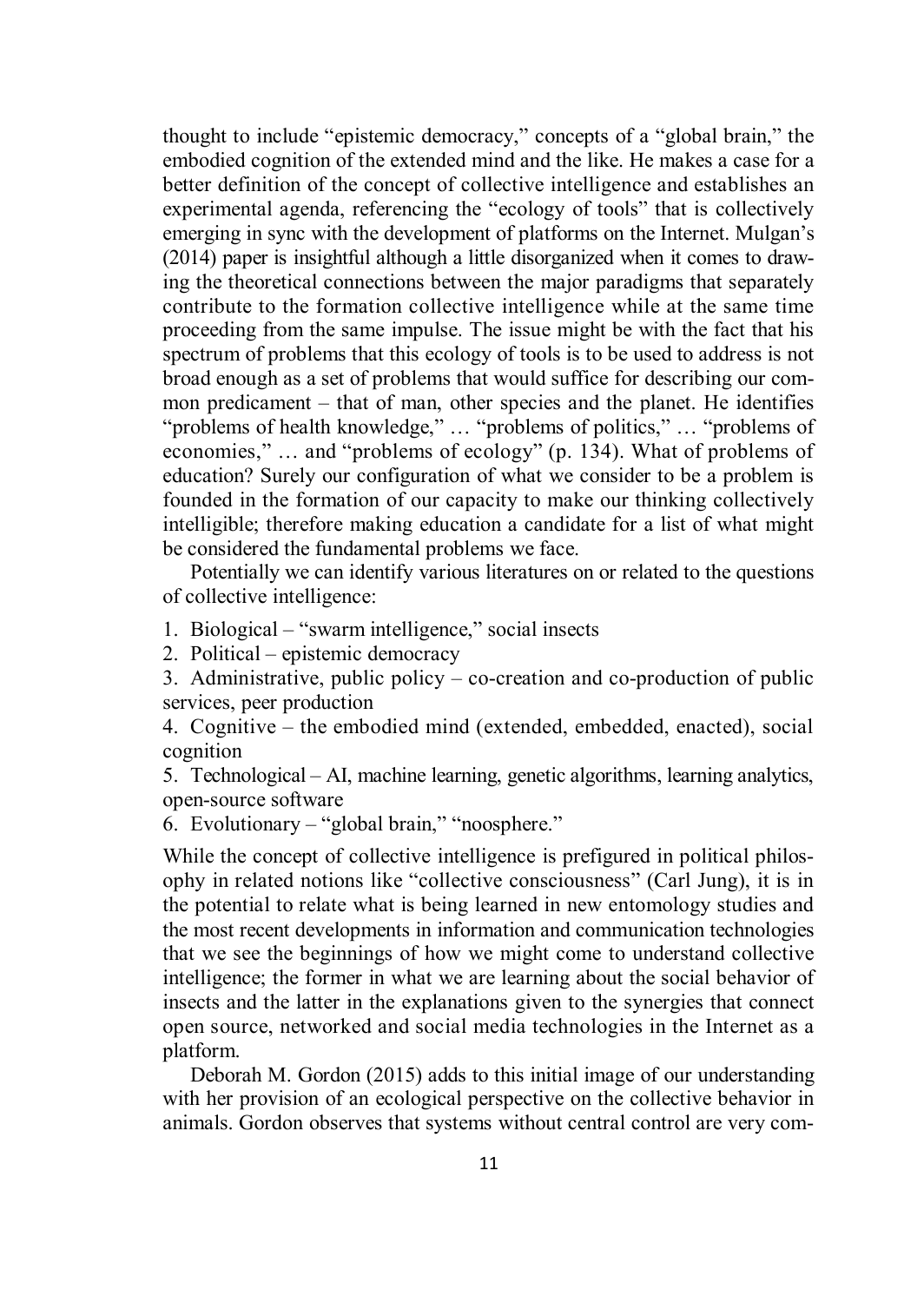mon in nature; insects and animals providing models of "self-organization" in the way that they socialize in flocks, schools, swarms, etc. While there are useful algorithms that focus on these interactions with respect to the rate or information conveyed, there is as yet no general theory of collective behavior. Furthermore, it is not clear that all collective behavior amounts to collective intelligence. David Sumpter (2010) explains how the study of collective phenomena originates in the application of techniques for understanding systems at different physical scales:

> This idea originated from mathematics, theoretical physics, and chemistry. Books by Wiener (1948), Ashby (1947), von Bertalanffy (1968) and Nicolis & Prigogine (1977) all aimed at providing a framework for the study of collective phenomena. von Bertalanffy argued for the existence of general growth laws of social entities as diverse as manufacturing companies, urbanization, and napoleon's empire. Wiener argued that homeostasis, a stable functioning of natural systems, could be achieved through simple feedback loops. Nicolis and Prigogine aimed to pin down a rigorous theory of nonlinear thermodynamics, explaining similarities between systems at very different scales (pp. 1–2).

Sumpter (2006) uses the theory of complex systems to provide mathematical modeling for understanding forms of collective behavior in the animal kingdom. He formalizes the assumptions made in this study and predicts that behavior occurs such that the individual can be understood to be moving towards collective behavior; something that he claims can be explained both in terms of the individual's "emergence" in the group and through the group's process of "self-organization." "Humans are inherently social animals, whose activities exhibit many of the elements of co-operation and conflict found in other animal societies" (p. 12). Fundamental to understanding these parallels is the centrality of information transfer and sharing (such as information relating to the locating of food sources), in that similar principles would seem to underlie collective decision-making.<sup>3</sup> In the domain of human behavior, this is probably more easily studied in ironically what must be the most challenging of collective experiences: in, for example, the case of natural disasters where the normal supply of what might be considered the basics are swept away by nature and require a response that can only be collective.

Sumpter (2006) explains how the concept of self-organization of animals can be used to understand the collective behavior of humans by arguing that

> the key to understanding collective behaviour lies in identifying the principles of the behavioural algorithms followed by individual animals and of how information flows between the animals. These principles, such as positive feedback, response thresholds and individual integrity, are repeatedly observed in very different animal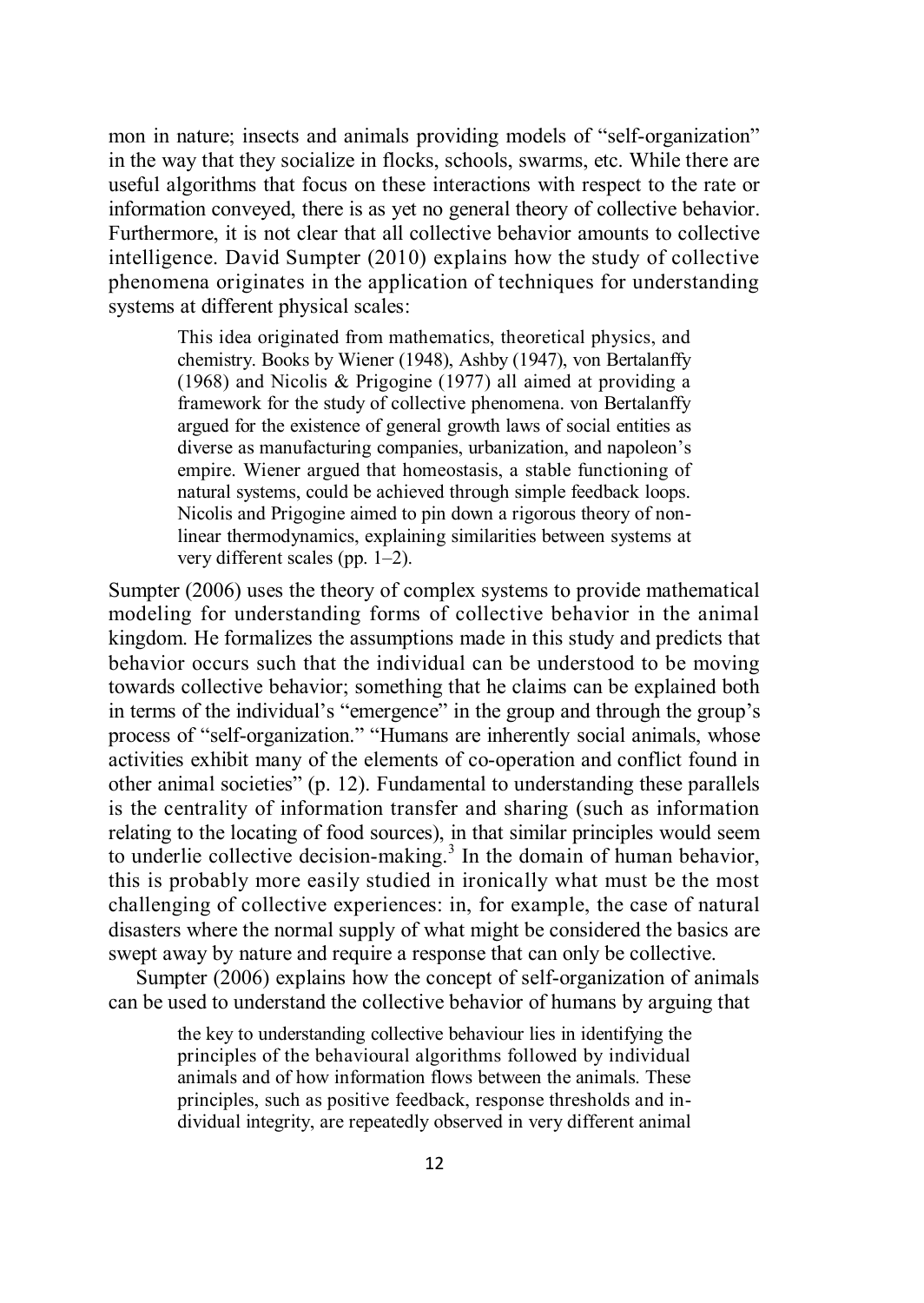societies. The future of collective behaviour research lies in classifying these principles, establishing the properties they produce at a group level and asking why they have evolved in so many different and distinct natural systems. Ultimately, this research could inform not only our understanding of animal societies, but also the principles by which we organize our own society. http://rstb.royalsocietypublishing.org/content/361/1465/5

In early research done on how organization produces collective decisionmaking, the Marquis de Condorcet (1785) wrote *Essai sur l'application de l'analyse à la probabilité des décisions rendues à la pluralité des voix* (Essay on the Application of Analysis to the Probability of Majority Decisions) – a document that includes what is known as *Condorcet's jury theorem*. *Condorcet's jury theorem* provides the relative probability of a given group of individuals arriving at a correct decision. This theorem has led to studies of the logic of majority judgments (Hawthone, 2009) and to notions of epistemic democracy (List & Goodin, 2001). In the case of the former, more concern lies with the truth of tracking social decision-making than with the fairness of its effects. However, in both cases it can be said that democratic interests are understood to be present. The approach taken in the article to understand the study of collective intelligence seeks to generalize *Condorcet's jury theorem*.

Relevant to this interest, Elizabeth Anderson (2007) investigates the epistemic powers of democratic institutions through an assessment of three epistemic models of democracy; one of which is *Condorcet's jury theorem*. Anderson argues for Dewey's experimentalist model which defines "democracy as the use of social intelligence to solve problems of practical interest (Dewey 1981; Putnam 1990)." As such, Anderson is highlighting that collective intelligence cannot be employed for its own sake and still benefit society as a whole: collective intelligence must deal with the fact that the merit of its interest is itself linked to the problem it addresses. This is what makes the problem a practical problem. However, in saying this, our understating of this point needs to be over to the question of how democracy might better serve diversity.

David Estlund (2008) explains that there is a great deal of variety in epistemic approaches to democracy but that they are all derived from the value of free public discourse that epistemologically guides political practice. He writes:

> One version might say that there are right answers and that democracy is the best way to get at them. Another version might say that there are right answers and there is value in trying collectively to get at them whether or not that is the most reliable way. Yet another: there are no right answers independent of the political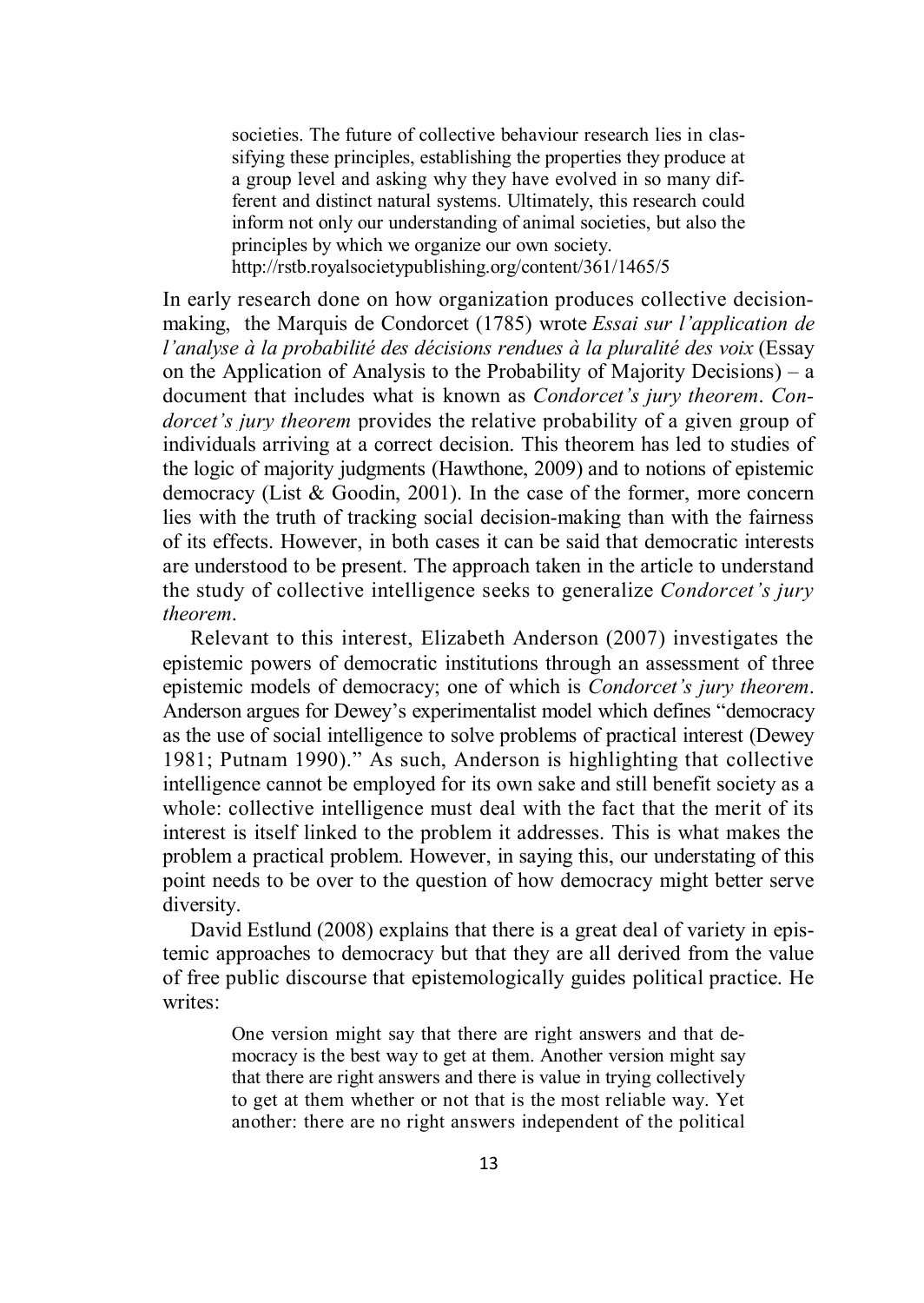process, but overall it is best conceived as a collective way of coming to know (and institute) what to do. There are others.

Others philosophers, including Rousseau, Mill, Peirce, Dewey, Habermas, Rawls, and Rorty, have assumed that there is an intimate connection between epistemology and democracy. In particular, it would be useful to briefly focus on Peirce's account of the logic of the "community of inquiry." Forster (2002) argues that "Peirce takes scientific inquiry to be justified not because it is infallible but because it is self-correcting." For Peirce, the idea of truth is that consensus reached in the long run by a community of inquirers (Graupera, 2011). Robert Talisse (2008) has developed an argument for a Peircean conception of democratic politics based on expression of responsible epistemic agency that is only understood to flourish in a democratic society. Returning to *Condorcet's jury theorem*, the question is, how does a given group of individuals arrive at an idea of truth in a manner that reflects this expression of responsible epistemic agency?

Peer production is regarded as "A Modality of Collective Intelligence" (Benkler et al., 2015) and as a form of "open creation" – a form of collaboration that is exemplified in the interactions between online participants who share and self-organize activities in decentralized ways; ways that are often not dominated by the profit motive. Peer production has come about through the development of distributed and decentralized organizational forms that have not required financial incentives of markets or coercive obligations of bureaucracies (Benkler, 2006, 2013). Collaborative communities on the Internet that operate in this way, include Wikipedia, FLOSS and the GNU/Linux operating system. Peer production is central to the science community and is more readily recognized in the institutionalized systems of peer review and peer governance of academic journal publishing that originated with the Royal Society in the seventeenth century.

In the first instance, peer production can be thought of as social innovation that has arisen as a result of Internet-based networked systems and online platforms. However, our understanding of innovation itself becomes determinant of the relative value of what can be said to be productive and resulting from the interactions of peers.

> Innovation and creation is not a function of 'change' but rather of the balancing of change *and* continuity. Change is a pervasive part of human experience but so is continuity. Successful innovation and creation adapts and improves but also simultaneously preserves and builds on what works. (Murphy, 2015, pp. 66–67)

So it is not "multiplying functions and acquiring new functions" (Murphy, 2015, p. 66) that makes innovation or social innovation, innovative in themselves: this is merely production, elaboration and expansion. Peer production,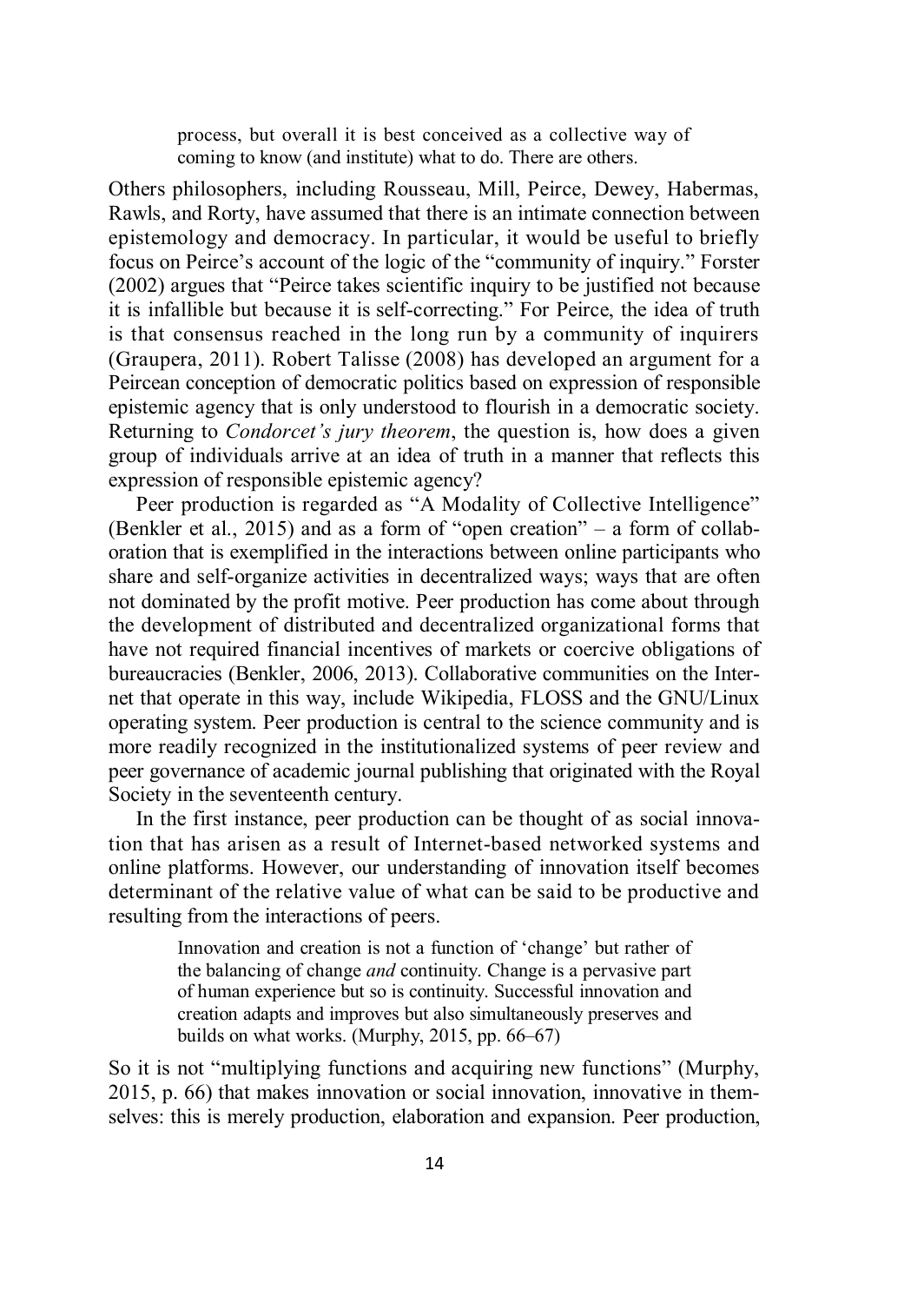which is also socially innovative, would also need to improve on what already works and furthermore, when the problem demanded, hopefully invent new ways of addressing social needs. The internet as a platform has become the ambit of the cognitive interactions that this form collective action now most rapidly activates.

This said, notions of *social* and *embodied* cognition have begun to call into question the unparalleled sway of computer-based models of human cognition that have dominated the science of cognition since the first computers appeared. Increasingly, the abstract, internalist, individualist computerbased model of consciousness and cognition has given way to the model of embodied cognition or what has come to be called the 4 Es; embodied, embedded, extended and enacted. This is a model that has its origins in the work of philosophers like Dewey, Wittgenstein, Heidegger, Merleau-Ponty, Verela and psychologists like Vygotsky and Bruner – the latter two giving special emphasis in social interactions to a kind of pragmatism, culturalism and contextualism. The model of *embodied cognition* tends to embrace sensorimotor capacities of the body and the body interaction with its physical and cultural environment. This conception overlaps with notions of situated cognition and the extended mind, and includes feedback and species learning as emergent phenomena (Wilson, 2002). There are also strong overlaps between the themes of social cognition and collective intelligence that build on new possibilities of interconnectivity and interaction that have evolved from social media applications.<sup>4</sup>

Assumptions of individualism can be seen in creativity studies that inherit the tradition of Romanticism. In contrast to the individualistic Romantic model of creativity, the "collective design paradigm" is both relational and social. It is more recent and tends to emerge in intersecting literatures of sociology, economics, technology and education surfacing in related ideas of "social capital," "situated learning," and "P2P" accounts of commons-based peer production.

In this model, innovation and creativity are seen as products of social and networked environments – rich semiotic environments in which everything speaks. This collective view of creativity is seen as a product of "systems design" – platforms for collective awareness – that allows a high degree of interaction and rests on principles of distributed knowledge and collective intelligence. The info-communicative turn based on digitalization, speed and compression has realized that all new technologies are significantly languagebased and thus programmable. This in turn has encouraged investment in human capital and the emergence of immaterial labor, leading to the "postmodern flexibilization" of digital labor, facilitated by social networking.

Increasingly these system and platform design issues underlie new epistemologies of design for all distributive knowledge and learning systems in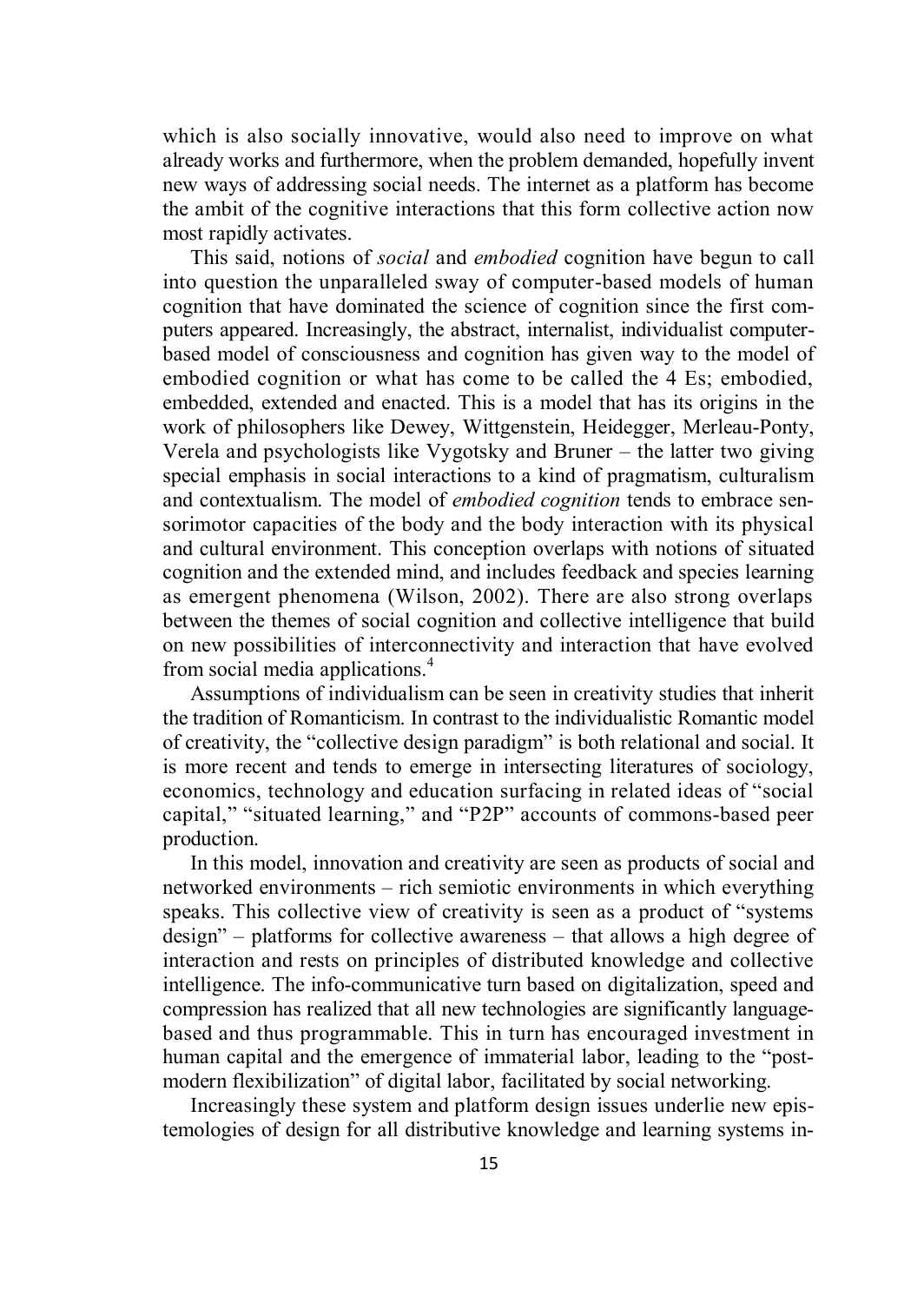cluding Web 2.0 and semantic web, that stress the importance of intellectual assets and the emergence of global intellectual property rights regimes including patents, copyright, trademarks, advertising, financial and consulting services, and not least education. In this context there is an emphasis on the provision of electronic databases and emergence of new media based on radical concordance of sound, text and image. Digital goods are said to be non-rival, infinitely expansible, discrete, recombinant: they permit radical decentralization but also encourage geographically concentrated clusters and "corridors" based on face-to-face engagement and tacit knowledge. Benkler (2006) talks of the emergence of the paradigm of social or cultural production where increasingly organizational cultures structure cognition and affect, helping to determine knowledge practices and activities.

Yet network systems seem either oligopolistic (e.g., one to many broadcast media) or democratic (e.g., completely horizontal and deterritorialized) based on user-generated cultures. While the literatures on genetic algorithms, learning analytics, open-source software are intimidating in their complexity and rapid growth (Alpaydın, 2004; Mohri et al 2012.), they demonstrate new data-harvest techniques and asymmetrical power relations that disrupt horizontal peer relations at the heart of one version of *social* innovation.

It is easy to see how new social media have come to represent the development and enhancement of collective intelligence, especially with respect to their capacity to easily store and retrieve information, to encourage the sharing of information and to store data in large databases in the cloud. The Internet platform apps approach exemplifies both online interaction and the distribution of shared knowledge between users that has led some critics to assert the existence of forms of global intelligence such as the notion of the Global Brain built on principles of emergence, encyclopedism, organicism and evolutionary cybernetics. These principles are already implicit in some form in Berners-Lee's World Wide Web and the concept of "social machines."

For instance, Howard Bloom (2001) in *Global Brain: The Evolution of Mass Mind from the Big Bang to the 21st Century* maintains that our networked culture is both necessary and inevitable. It is essential for our species' survival to harness the power of mass minds that are built on similar principles as natural ecosystems. Less sensationalistic are arguments for the global brain as a self-organizing super-intelligence that unites all forms of human intelligence in the worldwide network of information and communication technologies. The World Wide Web is seen as one manifestation of the global brain hypotheses that rest on dynamic networks that emerge as adaptive complex systems. The Global Brain Institute led by director Francis Heylighen, studies forms of distributed intelligence emerging from the Internet with the aim of building a long term vision of the information society using mathematics and simulations of the Global Brain.<sup>5</sup> The scientific interests of the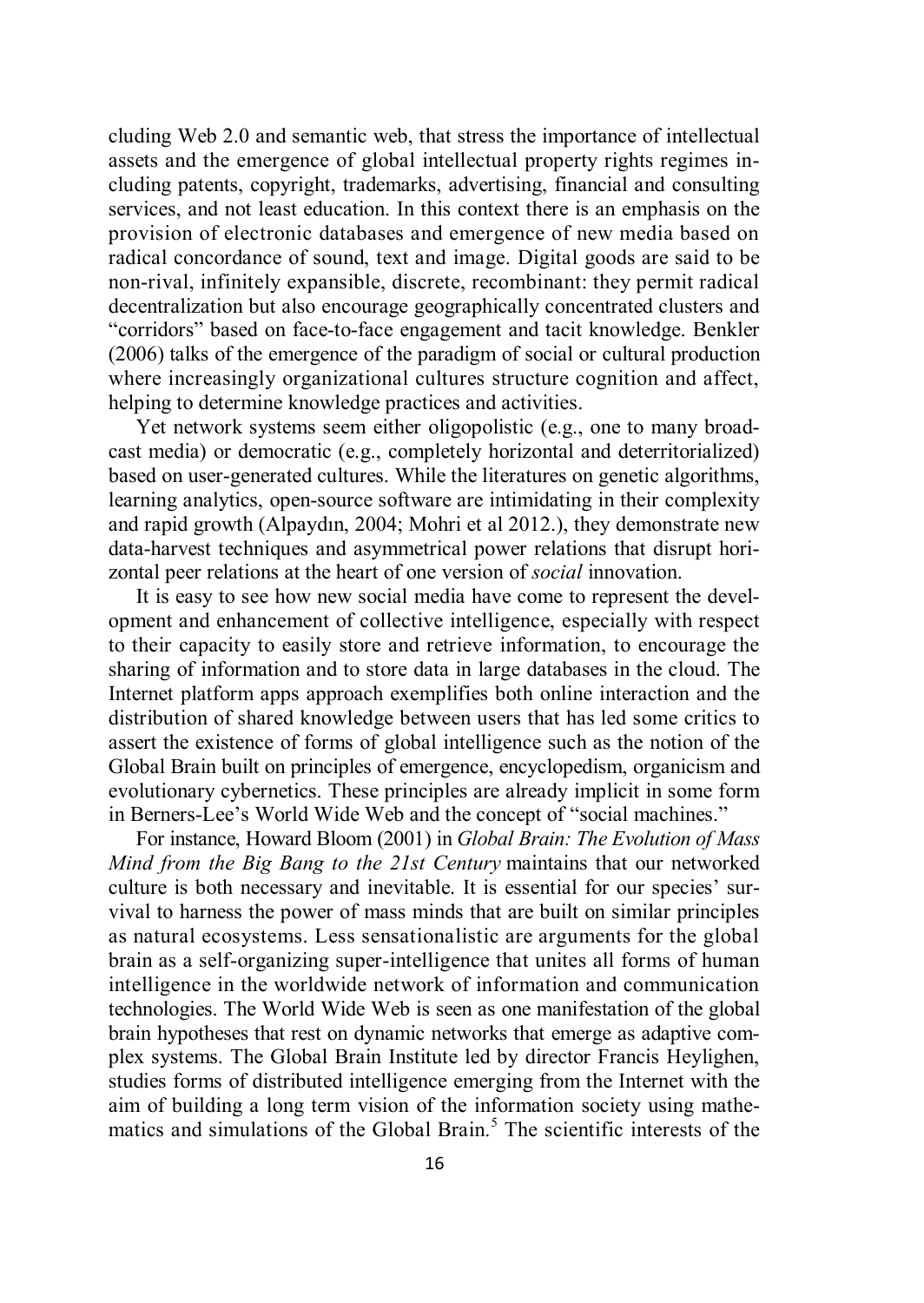researchers reveal a structure of related themes: sustainability and resilience of complex systems; mathematical modeling of self-organization; global organizations and dealing with uncertainty; future human metasystem, big history, and media presence; networking, social media and modeling of innovation; self-organization of social systems; system implementation and agent simulation, and the emergence of distributed intelligence.

Tim Berners-Lee (2010), the inventor of the World Wide Web, talks of "social machines" and how we can design social machines that have the capability of helping us to do better science and to improve the working of democracy. He explains how The World Wide Web went live from his physical desktop in Geneva in 1990 demonstrating the profound principle of information sharing and evolving into a ubiquitous tool built on an egalitarian foundation.<sup>6</sup> In "From the Semantic Web to Social Machines: A Research Challenge for AI on the World Wide Web," Jim Hendler and Tim Berners-Lee (2009) begin their review by referring to the original vision expressed in 1999 on the nature of *social machines* on the web where "people do the creative work and the machine does the administration" leading to stage setting for the "evolutionary growth of new social machines" that have the ability to create new forms of social process. They reference the growth of a new generation of Web applications that enhance the democratic structure of user groups, and enhance interactivity and devote themselves to the questions of a new generation of Web technologies that "create tools that allow groups of users to create, share, and evolve a new generation of open and interacting social machines."<sup>7</sup> They conclude

> we look ahead to a time when it will be possible to create and then evolve new kinds of social machines that will provide people, individually and collectively, with the ability to immerse themselves in the accumulated knowledge and the constant interactions of humankind. People's interactions will be not just as passive recipients of information created by others, but also as contributors to this global information space in a way far beyond that of today's Web. In looking to this future, our focus is not primarily in terms of the cyber-infrastructure of high-speed supercomputers and their networked interconnections, but the even more powerful human interactions enabled by these underlying systems (p. 5).

We are only at the beginning of the epoch of digital reason (Peters, 2015) and early in our understanding of processes of digitization that seemingly makes possible these new collective forms of consciousness, awareness, intelligence and action in the user-generated and participatory cultures that are based in peer production and co-creation.<sup>8</sup>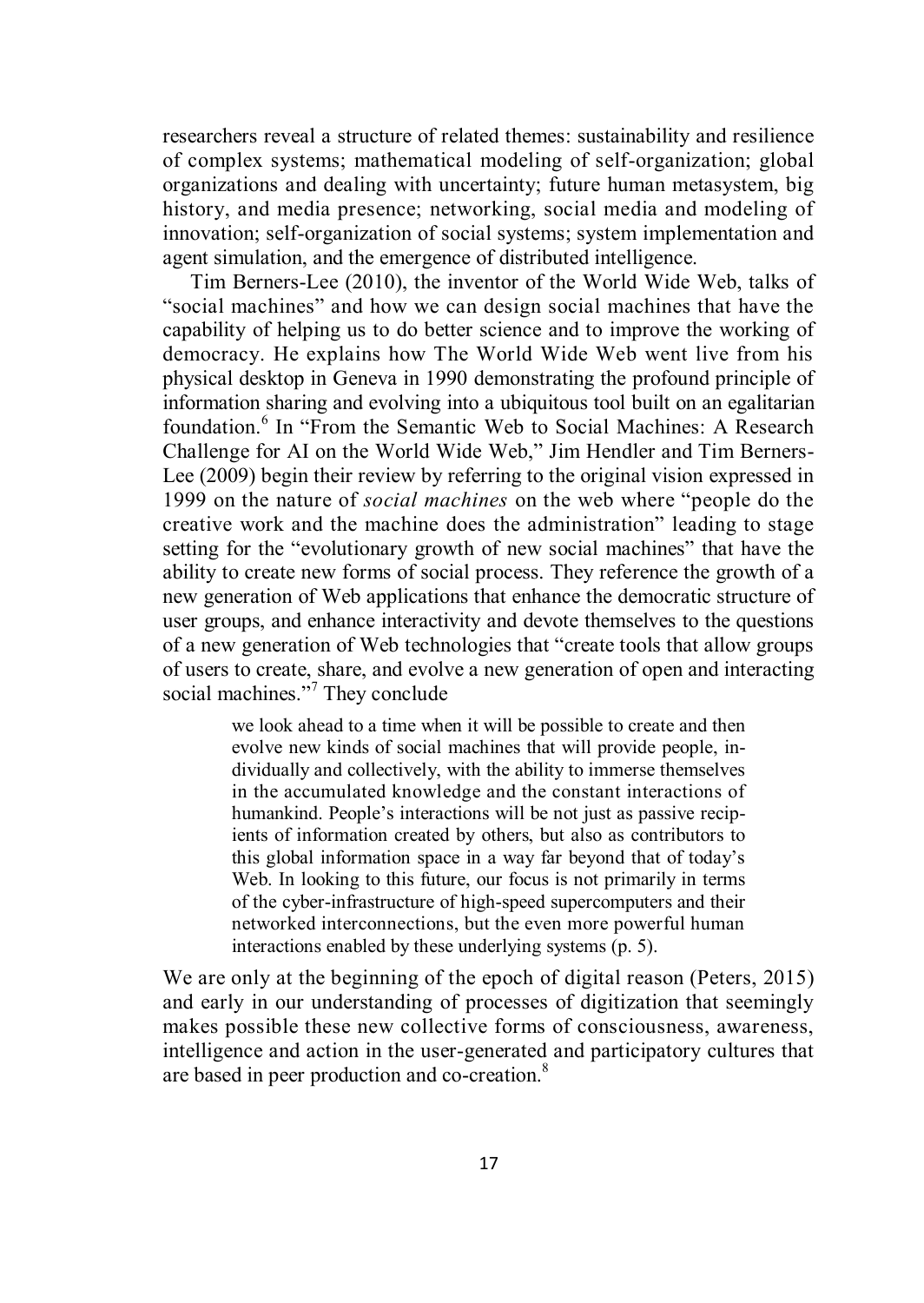#### **3. Toward a Political Theory of Social Innovation**

Our interest in this paper is the application of collective intelligence and associated forms based on collective awareness engendering collective action that can deliver a political theory and practice of social innovation. We are especially interested in new forms and ways of delivering social goods and services through forms of co-creation and co-production. There are some interesting examples of this kind of thinking that, after the neoliberal era, have led to the discovery of the importance of yoking together innovation and development research in the pursuit of social equality and justice. As Papaioannou (2014) explains

> innovation and development researchers now agree that 'making new things in new ways' has positive and negative impact on equality and socio-economic and political relations within and between countries. They recognise that innovation and technical change are significant from the point of view of distributive justice (p. 179).

Papaioannou (2014) makes the argument that innovation and development studies need to enter the territory of normative theory to employ a plausible theory of distributive justice as a basis for economic theories that impinge upon questions of equality and social justice.

Timothy J. Hargrave and Andrew H. Van De Ven (2006) advocate "A Collective Action Model of Institutional Innovation" based on "converging perspectives from the technology innovation management and social movements literature" that conceives institutional change as "a dialectical process in which partisan actors espousing conflicting views confront each other and engage in political behaviors to create and change institutions" (p. 864). Other scholars and designers have also understood the significance of collective intelligence and collective action can be harnessed and focused through platforms that enhance collective awareness. Thus Fabrizio Sestini, Scientific Officer of European Commission's DG CONNECT, a platform for social innovation, remarks:

> In just three decades, the internet has evolved from an experimental tool for researchers to a pervasive, omnipresent backbone for society and the economy…

> …hyperconnectivity opens up a new field where successful ideas have nothing in common but their unpredictable, bottom-up nature and the ability of exploiting network effects at any level. Trying to understand where the next big game changer can emerge, in 2012 we launched a research initiative called Collective Awareness Platforms for Sustainability and Social Innovation (CAPS). The objective was to explore new solutions at the confluence of social networks, knowledge networks and networks of things. It was a broad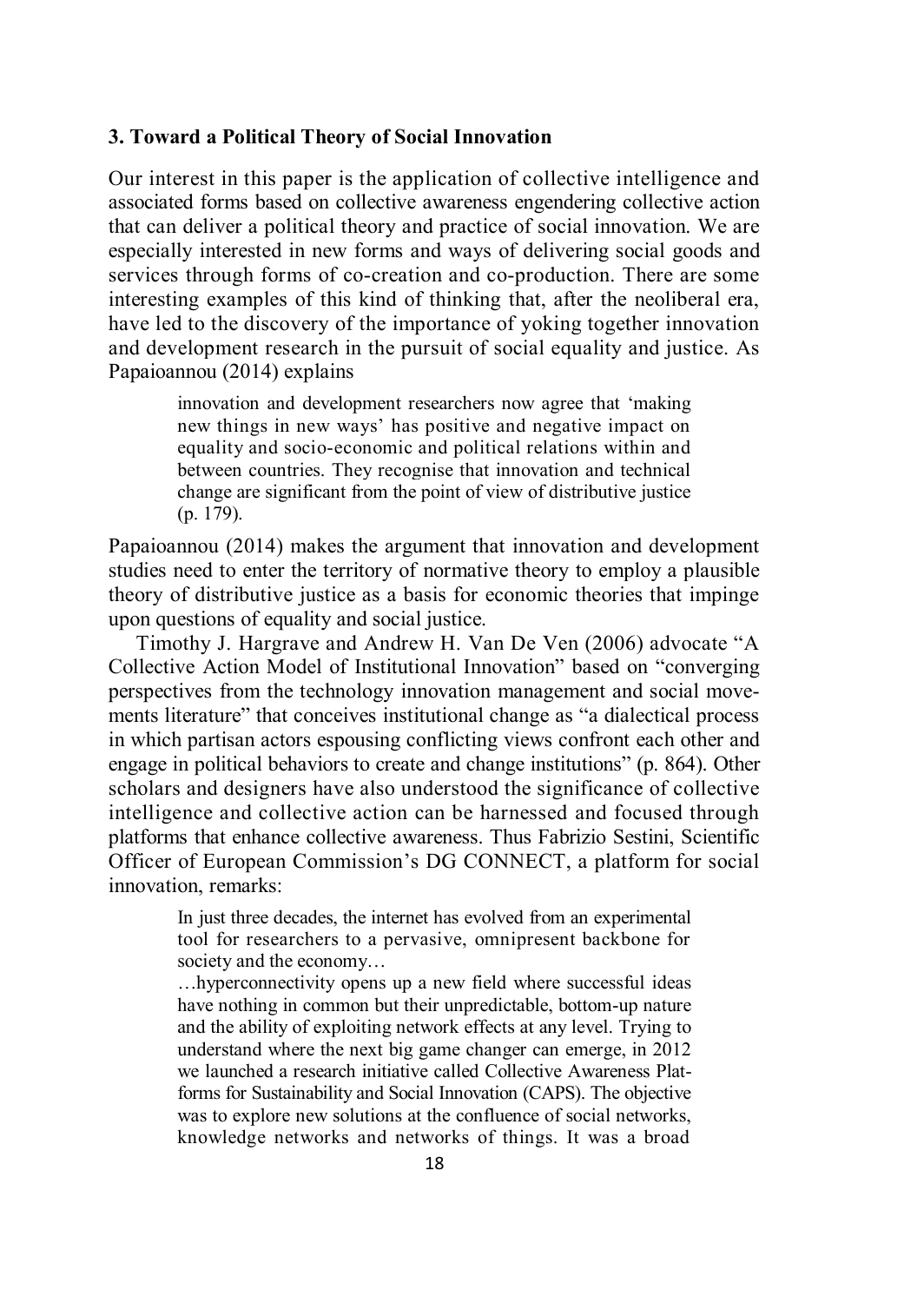concept and was very far from the traditional approach to research funding, which normally requires well focussed technological horizons (Arniani et al., 2014, Foreword, p. i).

The European Commission defines these platforms (CAPS) as:

The Collective Awareness Platforms for Sustainability and Social Innovation (CAPS) are ICT systems leveraging the emerging 'network effect' by combining open online social media, distributed knowledge creation and data from real environments ('Internet of Things') in order to create awareness of problems and possible solutions requesting collective efforts, enabling new forms of social innovation (cited in Arniani et al., 2014, p. 9).

Importantly Arniani et al. (2014) document the ways that "the paradigm of 'openness' transforms the way innovation was traditionally conceptualized" (p. 12) as a closed institutional process to one where stakeholders co-create the process of collective awareness, engagement and action thus sharing the knowledge, risks and benefits of the innovation process. In this context, Arniani et al. (2014) discuss various types of social platforms devoted to "engagement" and oriented to Analytics and Visualizations; Collective Assessment; Crowdsourcing; e-Democracy, e-Participation, Direct Democracy; Geo-mapping, Geo-Planning, Geo-Navigation; Motivation & Engagement; New Economic Models; (Open) Data Integration; Online Deliberation – From Group-Based to Large-Scale; Peer Production and Collaborative Knowledge Creation; Privacy-Aware Tools and Applications; Social Networking & Social Media Enhancement<sup>9</sup>

Social innovation increasingly draws on models of "civil intelligence," "distributive social intelligence," new models of emergence and "participatory democracy" that revisit earlier notions of organizational science and learning, and action research models within a technologized framework of the public good that depends on harnessing the full effects of new social movements, collaborative problem solving and Web 2.0 applications.<sup>10</sup>

Clearly, the value of co-creation and innovation is being realized through forms of collective intelligence not only in the public sector but also in commerce and in the third sector, where communities and networks of people use Web 2.0 applications to develop a new paradigm of decentralized citizen engagement on the co-production of social goods and services. Collective intelligence for the public good is the rallying cry for a brave new set of social experiments. It is also useful in the first flush of these developments to realize that there are no guarantees and there are many potential teething problems including understanding the full spectrum of collective intelligence from its awareness and consciousness to models of collective action. Greater attention needs to be paid to the process of collective ideation and learning.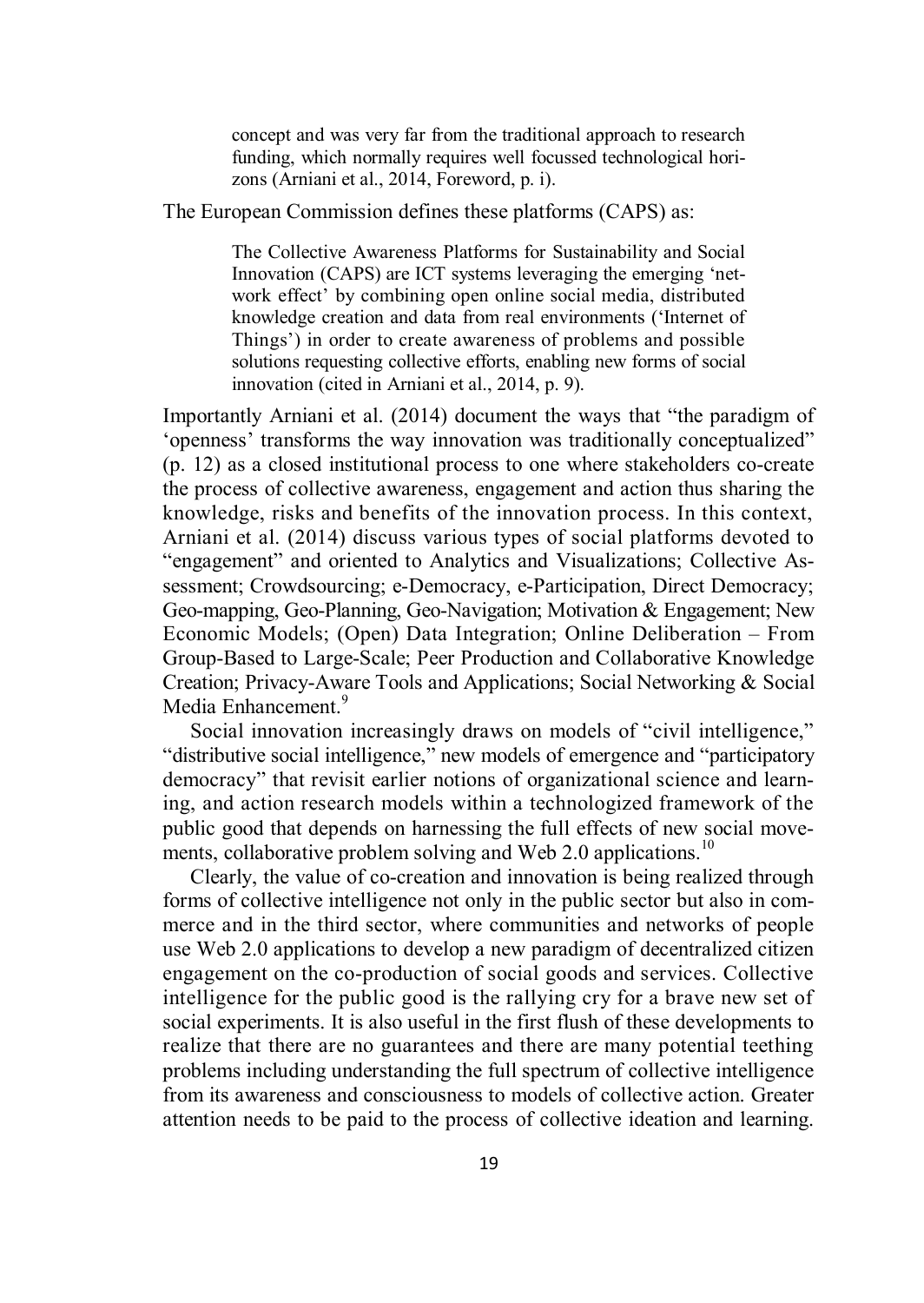Characteristically in our communities there is no one cultural- or world-view, and there are many competing narratives that frame and structure social problems. At the moment, Web 2.0 applications are well suited to sharing information and harnessing the power of user-generated groups but have less success in structuring discourse in online deliberation as a rational process.

The need to pay greater attention to the process of collective ideation and learning eludes to the distinctive status that student's hold in the community of grassroots actors that the European Commission (2014), in its development of CAPS platforms, seeks to engage. Social entrepreneurs, hackers, civil society organizations operate in or engage with the private sector where political economy functions according to a distinctive set of objectives. While students will be drawn to sharing knowledge, risks and the benefits of the innovation process, their relationship with the institution is determinant in the scope that this ideation is permitted to take. Any political theory that seek to acknowledge the inclusion of students in such a project as that promoted by the European Commission will need to grapple with the fact that students have paradoxically accepted to form themselves as workers in an environment where the benefits of intellectual property are governed by the institution. Co-production through networked engagement on platforms that facilitate interdisciplinary ideation would require a transformation of the way power is administered in the university for students to be actors in social innovation. To take a truly "bottom-up, open and distributed approaches" that would exploit the existing network effects that are constantly emerging in student learning and research supposes a break with the present institutional model and the vitalization of learning institutions.

#### **NOTES**

1. The symposium discussed "issues such as the challenges of open innovation in the public sector, the differences between co-creation (open innovation) and coproduction (open services), the different types of co-creation, the characteristics of co-production initiatives, the factors that influence co-production and co-creation with citizens, the incentives that citizens have to be involved in co-production, the role of open data and social media in co-producing public services" at http://faculty. washington.edu/jscholl/hicss48/symposium.html

2. "Co-creation Is Key to Innovation in Government," at http://mind-lab.dk/wpcontent/uploads/2014/09/Understanding\_Society\_Winter\_2010\_CBason.pdf

3. See Sumpter's website at http://www.collective-behavior.com/Site/Home.html

4. See Social Cognition and Collective Intelligence, http://video.mit.edu/watch/ social-cognition-and-collective-intelligence-7792/ featuring the work of Thomas Malone, Director of the MIT Center for Collective Intelligence at the Sloan School of Management.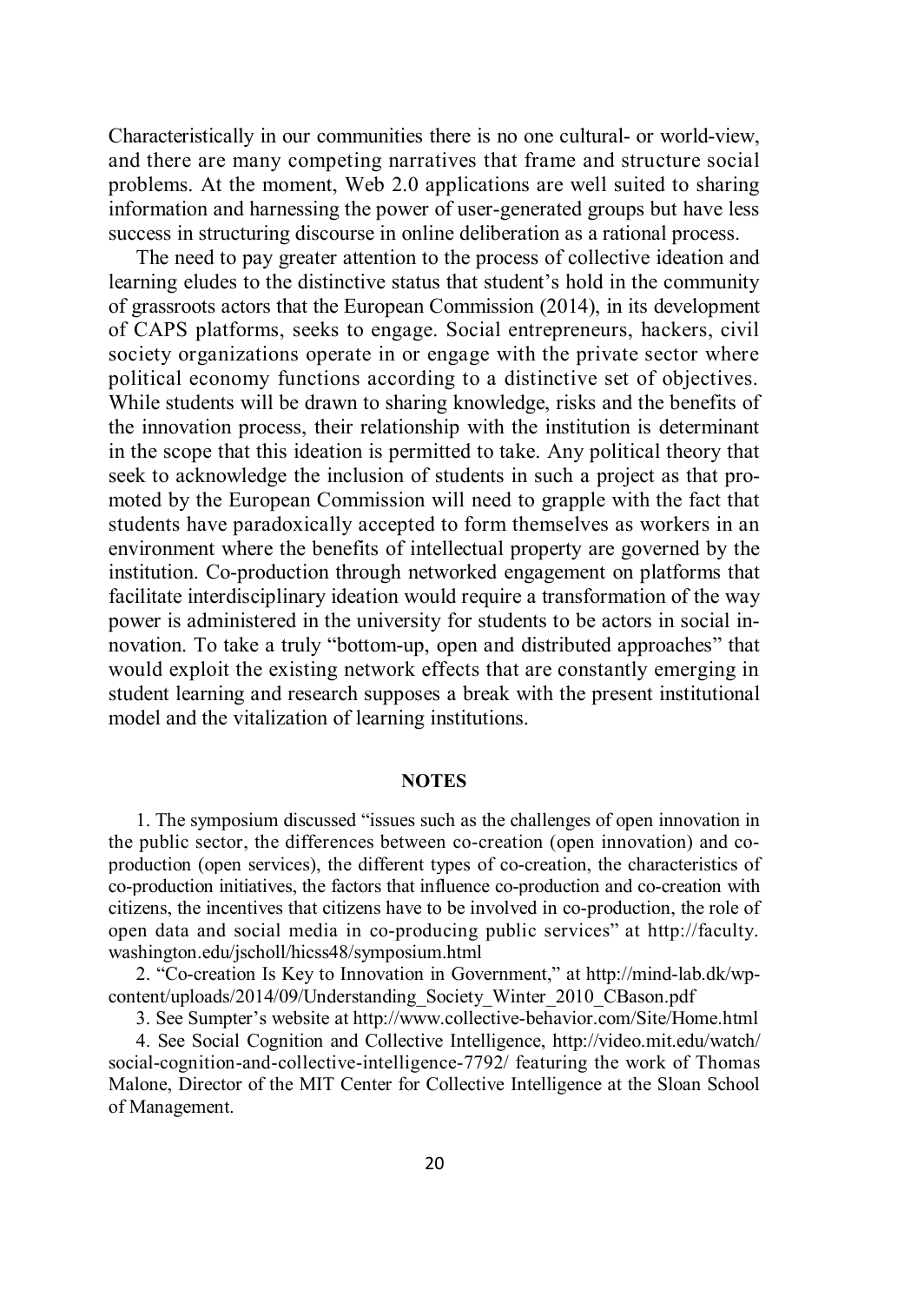5. See the Global Brain Institute at https://sites.google.com/site/gbialternative1/ and Heylighen's personal webpage at http://pespmc1.vub.ac.be/HEYL.html

6. See http://www.scientificamerican.com/article/long-live-the-web/. See also https://www.youtube.com/watch?v=X8\_FKma2H7k

7. See http://web.stanford.edu/class/cs227/Readings/hendler-berners-lee-semanticweb.pdf

8. See http://p2pfoundation.net/Co-Creation.

9. See also the list of "Existing Tools and Communities that the CAPS Projects Build from and Collaborate with" that are mostly web applications, pp. 39–44, at http://booksprints-for-ict-research.eu/wp-content/uploads/2014/07/BS5-CAPS-FIN-003.pdf

10. See e.g., http://en.wikipedia.org/wiki/Civic\_intelligence and Schuler (2007).

#### **REFERENCES**

Alpaydin, E. (2004), *Introduction to Machine Learning*. Cambridge, MA: MIT Press.

- Anderson, E. (2006), "The Epistemology of Democracy," *Episteme: A Journal of Social Epistemology* 3(1/2): 8–22, at https://muse.jhu.edu/journals/episteme/v 003/3.1anderson.html
- Arniani, M., Badii, A., De Liddo, A., Georgi, S., Passani, A., Piccolo, L.S.G., and Teli, M. (2014), *Collective Awareness Platform for Sustainability and Social Innovation: An Introduction.* www.caps2020.eu/library
- Benkler, Y. (2006), *The Wealth of Networks: How Social Production Transforms Markets and Freedom*. New Haven, CT: Yale University Press.
- Benkler, Y. (2013), "Peer Production and Cooperation," in J. M. Bauer and M. Latzer (eds.), *Handbook on the Economics of the Internet*. Cheltenham: Edward Elgar.
- Benkler, Y., Shaw, A., and Hill, M. (2015), "Peer Production: A Form of Collective Intelligence," at http://mako.cc/academic/benkler\_shaw\_hill-peer\_production\_ci.pdf
- Berners-Lee, Tim (2010), "Long Live the Web," *Scientific American*, at http:// www.cs.virginia.edu/~robins/Long\_Live\_the\_Web.pdf
- Bloom, Howard K. (2000), *The Global Brain: The Evolution of Mass Mind from the Big Bang to the 21st Century*. New York, NY: Wiley.
- Dewey, John (1981), "Creative Democracy: The Task before Us," in J. A. Boydston (ed.), *The Later Works of John Dewey, 1925–1953*, vol. 14, *Essays*. Carbondale, IL: Southern Illinois University Press, 224–230.
- Estlund, D. (2008), "Introduction: Epistemic Approaches to Democracy," *Episteme: A Journal of Social Epistemology* 5(1): 1–4.
- European Commission (2014), *Collective Awareness Platforms for Sustainability and Social Innovation: An Introduction*, at http://booksprints-for-ict-research.eu/wpcontent/uploads/2014/07/BS5-CAPS-FIN-003.pdf
- Forster, Paul (2002), "Scientific Inquiry as a Self-correcting Process," COMMENS, *Digital Companion to C. S. Peirce*, at http://www.commens.org/encyclopedia/ article/forster-paul-scientific-inquiry-self-correcting-process-0
- Gordon, Deborah M. (2015), "Collective Behavior in Animals: An Ecological Perspective," https://docs.google.com/file/d/0B4-bDrtyS3lXUGxmem9Fc0w2SFE/edit, *The Collective Intelligence Handbook* [tentative title], Thomas W. Malone and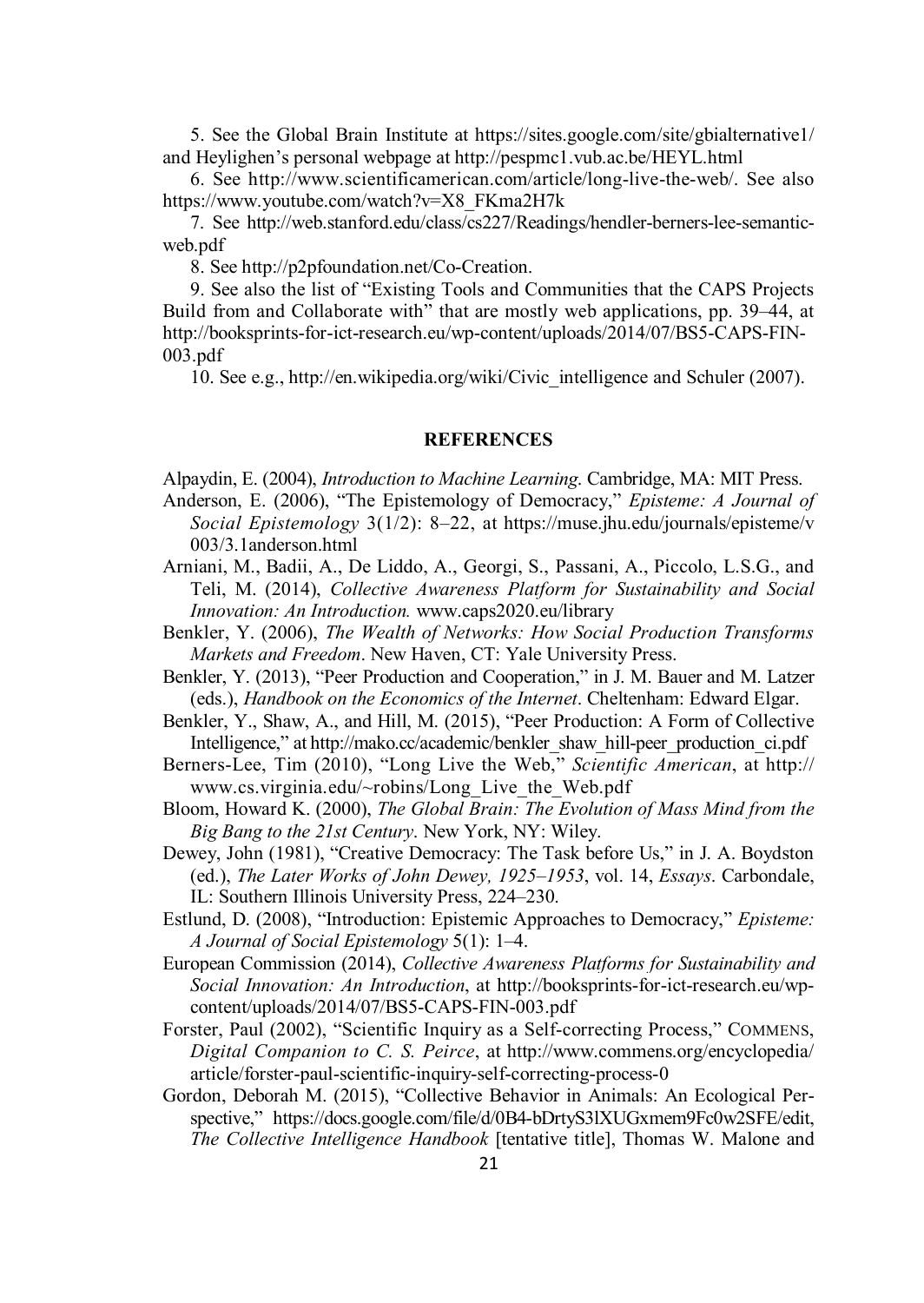Michael S. Bernstein (eds.). Cambridge, MA: MIT Press, at http://cci.mit.edu/ CIchapterlinks.html

- Graupera, J. (2011), "Dependences between Logic and Community: Philosophical Implications of Peirce's Categories for Praxis," *Ramon Llull Journal of Applied Ethics* 1(2): 179–194.
- Hawthone, J. (nd), "Voting in Search of the Public Good: The Probabilistic Logic of Majority Judgments," http://faculty-staff.ou.edu/H/James.A.Hawthorne-1/Hawthorne--Jury-Theorems.pdf
- Hendler, Jim, and Tim Berners-Lee (2009), "From the Semantic Web to Social Machines: A Research Challenge for AI on the World Wide Web," *Artificial Intelligence* 174(2): 156–161, at http://www.sciencedirect.com/science/article/pii /S0004370209001404
- Jung, Carl (nd), "The Concept of Collective Unconscious," at http://www.bahai studies.net/asma/The-Concept-of-the-Collective-Unconscious.pdf
- Komninos, N. (2008), *Intelligent Cities and Globalisation of Innovation Networks*. New York: Routledge.
- List, C., and Goodin, R. E. (2001), "Epistemic Democracy: Generalizing the Condorcet Jury Theorem," *The Journal of Political Philosophy* 9(3): 277–306. At http://eprints.lse.ac.uk/705/1/listgoodin.pdf
- Magno, F., and Cassia, F. (2014), "Public Administrators' Engagement in Services Co-creation: Factors that Foster and Hinder Organisational Learning about Citizens," *Total Quality Management & Business Excellence*, DOI: 10.1080/147833 63.2014.918706, http://dx.doi.org/10.1080/14783363.2014.918706
- Mohri, M. Afshin Rostamizadeh, and Ameet Talwalkar (2012), *Foundations of Machine Learning.* Cambridge, MA: MIT Press.
- Mulgan, Jeff (2014), "True Collective Intelligence? A Sketch of a Possible New Field," *Philosophy & Technology* 27(1): 133–142.
- Murphy, P. (2015), *Universities and Innovation Economies: The Creative Wasteland of Post-industrial Society*. Farnham: Ashgate.
- Nambisan, S., and Nambisan, P. (2013), "Engaging Citizens in Co-Creation in Public Services: Lessons Learned and Best Practices." Research Report, IBM Center for the Business of Government. Collaboration across Boundaries Series.
- Papaioannou, T. (2014), "Innovation and Development in Search of a Political Theory of Justice," *International Journal of Technology and Globalisation* 7(3): 179–202.
- Pestoff, V. (2012), "Co-production and the Third Sector Social Services in Europe: Some Concepts and Evidence," *Voluntas* 23: 1102–1118.
- Peters, M.A. (2015), "The University in the Epoch of Digital Reason Fast Knowledge in the Circuits of Cybernetic Capitalism," in Paul Gibbs, Oili-Helena Ylijoki, Carolina Guzmán-Valenzuela, and Ronald Barnett (eds.), *Universities in the Time of Flux*: *An Exploration of Time and Temporality in University Life*. London: Routledge, 9–31.
- Peters, M.A., and Reveley, J. (2015), "Noosphere Rising: Internet-based Collective Intelligence, Creative Labour, and Social Production," *Thesis Eleven*, DOI: 10.1177/0725513615575932